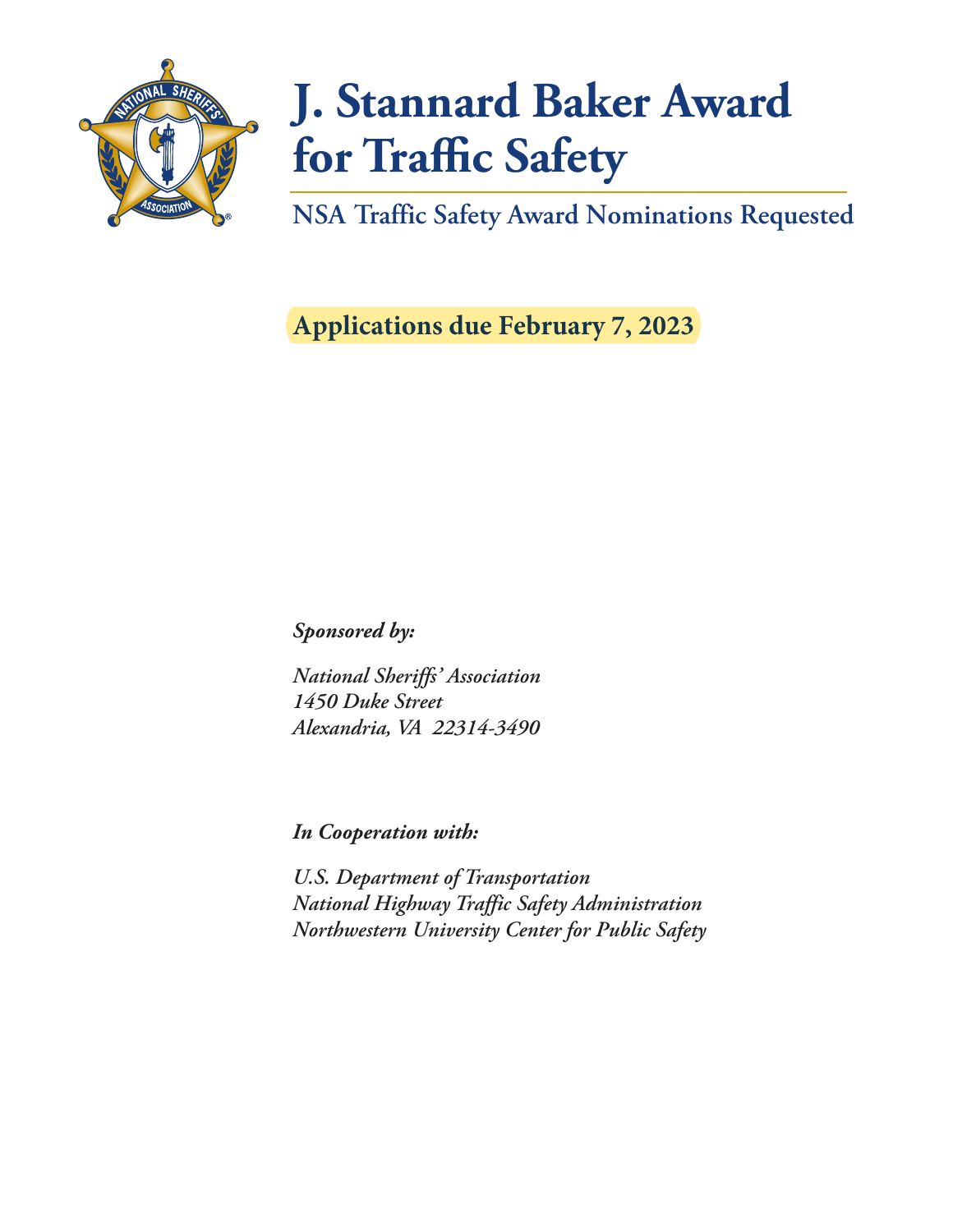## **J. Stannard Baker Award for Traffic Safety**

#### **Award Information**

The National Sheriffs' Association is seeking nominations for the *J. Stannard Baker Award*. This award recognizes a sheriff or deputy sheriff who has made outstanding contributions to traffic safety.

| <b>PURPOSE:</b>        | To establish a prestigious national award to recognize an employee(s) who has made significant<br>contributions or accomplishments directly related to highway safety.                                                                                                                                             |  |  |
|------------------------|--------------------------------------------------------------------------------------------------------------------------------------------------------------------------------------------------------------------------------------------------------------------------------------------------------------------|--|--|
| <b>SPONSORSHIP:</b>    | The United States Department of Transportation - National Highway Traffic Safety Administration<br>(NHTSA), the Northwestern University Center for Public Safety, and the National Sheriffs'<br>Association's Traffic Safety Committee.                                                                            |  |  |
| <b>AWARDS PANEL:</b>   | The annual award will be managed by the National Sheriffs' Association. The selection panel will be<br>comprised of members of the National Sheriffs' Association - Traffic Safety Committee.                                                                                                                      |  |  |
| <b>CATEGORIES:</b>     | An award will be given to an employee from any city/county Office of the Sheriff or any civilian<br>within the nominating agencies jurisdiction.                                                                                                                                                                   |  |  |
| <b>CRITERIA:</b>       | A. Development of Unique Law Enforcement/Community Traffic Safety Programs                                                                                                                                                                                                                                         |  |  |
|                        | This is to recognize an employee (officer, deputy sheriff) from an Office of the Sheriff who has shown<br>unusual initiative and imagination in developing and promulgating traffic safety programs. A Heroic<br>or Meritorious service act involving a traffic safety function is acceptable within the category. |  |  |
|                        | B. Special Award to Governmental or Private Individuals                                                                                                                                                                                                                                                            |  |  |
|                        | The award panel may grant a special award to any individual who has made an outstanding<br>contribution to highway safety.                                                                                                                                                                                         |  |  |
| <b>QUALIFICATIONS:</b> | Candidates for the National Sheriffs' Association - J. Stannard Baker Award for Highway Safety must<br>be a full-time paid officer, deputy sheriff from a city/county Office of the Sheriff.                                                                                                                       |  |  |
|                        | The employer or civilian being nominated must have contributed to the highway safety program in<br>their governmental agency. Long years of service are a consideration but not the determining factor.<br>The quality of the service or program is the essential factor.                                          |  |  |

To receive this award, the individual must first be nominated by a law enforcement agency, traffic safety group or official, and second, must be a full-time paid employee of a city/county Office of the Sheriff.

An individual from either the public or private sector, who has also made a significant contribution to highway safety would also be eligible for this award. This special award is designed to recognize the individual efforts of government employees, such as traffic engineers, educators, judges, prosecutors, motor vehicle examiners, etc., who have also made outstanding contributions to highway safety programs and issues.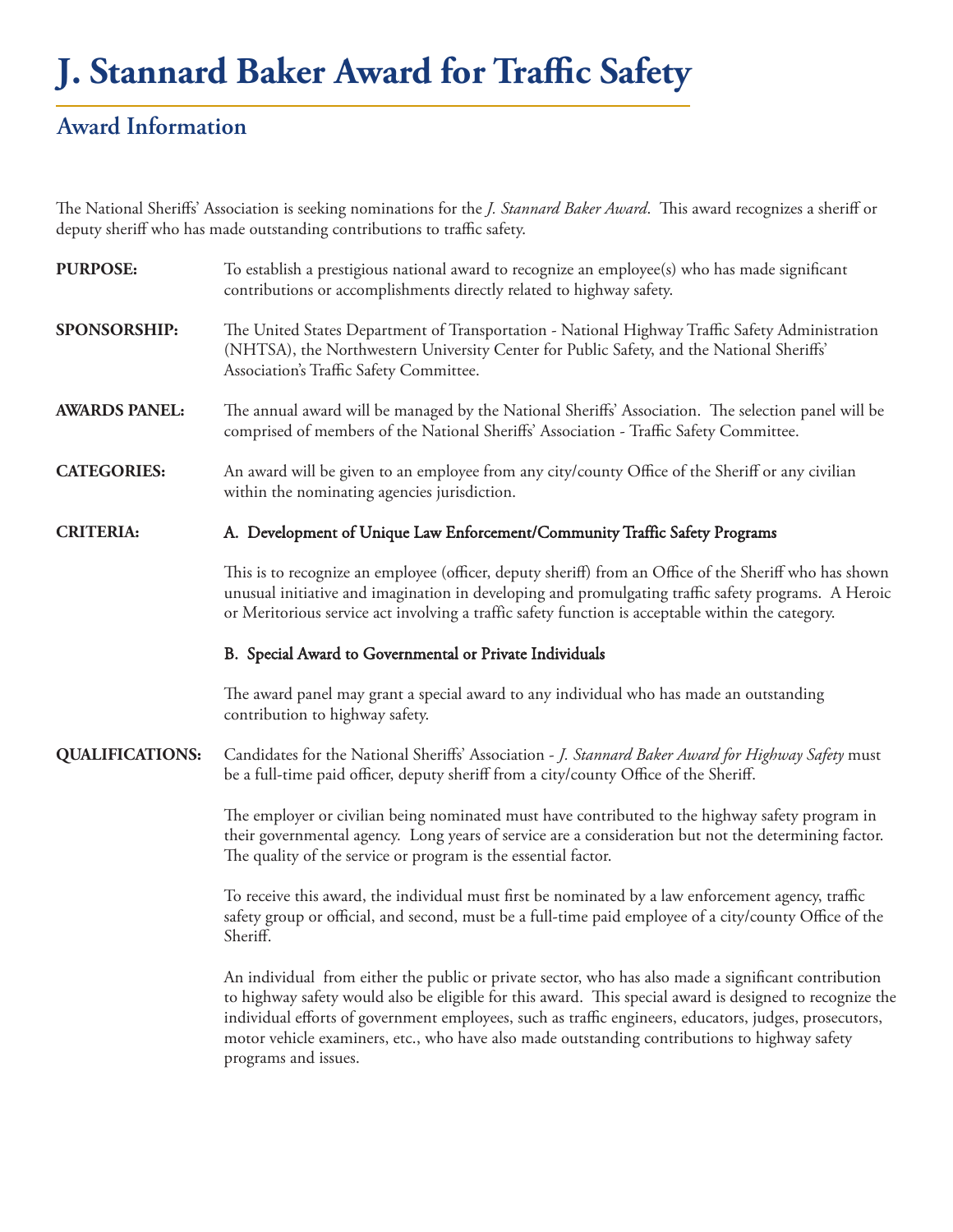**APPLICATIONS:** To nominate an individaul, complete the following form and submit with supporting documentation, appropriate references, letter of support and photo-copies of news articles.

**RULES:** Nominations to the *J. Stannard Baker Award for Highway Safety* must be submitted to the following address.

> National Sheriffs' Association Attn: J. Stannard Baker Award c/o Traffic Safety Committee 1450 Duke Street Alexandria, VA 22314-3490

**SPECIAL NOTATION:** Applications shall be submitted by the nominating law enforcement agency or other traffic safety group or official. Nominations for this award must be received at the National Sheriffs' Association Headquarters by February 7, 2023.

The Traffic Safety Committee - Award Panel *may or may not* grant award, at its discretion.

**ANNOUNCEMENT OF WINNER(S):** The winner will be invited to the NSA Annual Conference (during the month of June), where the award will be presented.

> Travel expenses will be provided for the winner only. The winner of this yearly award shall be notified of their selection prior to the date of the Annual NSA Conference each year.